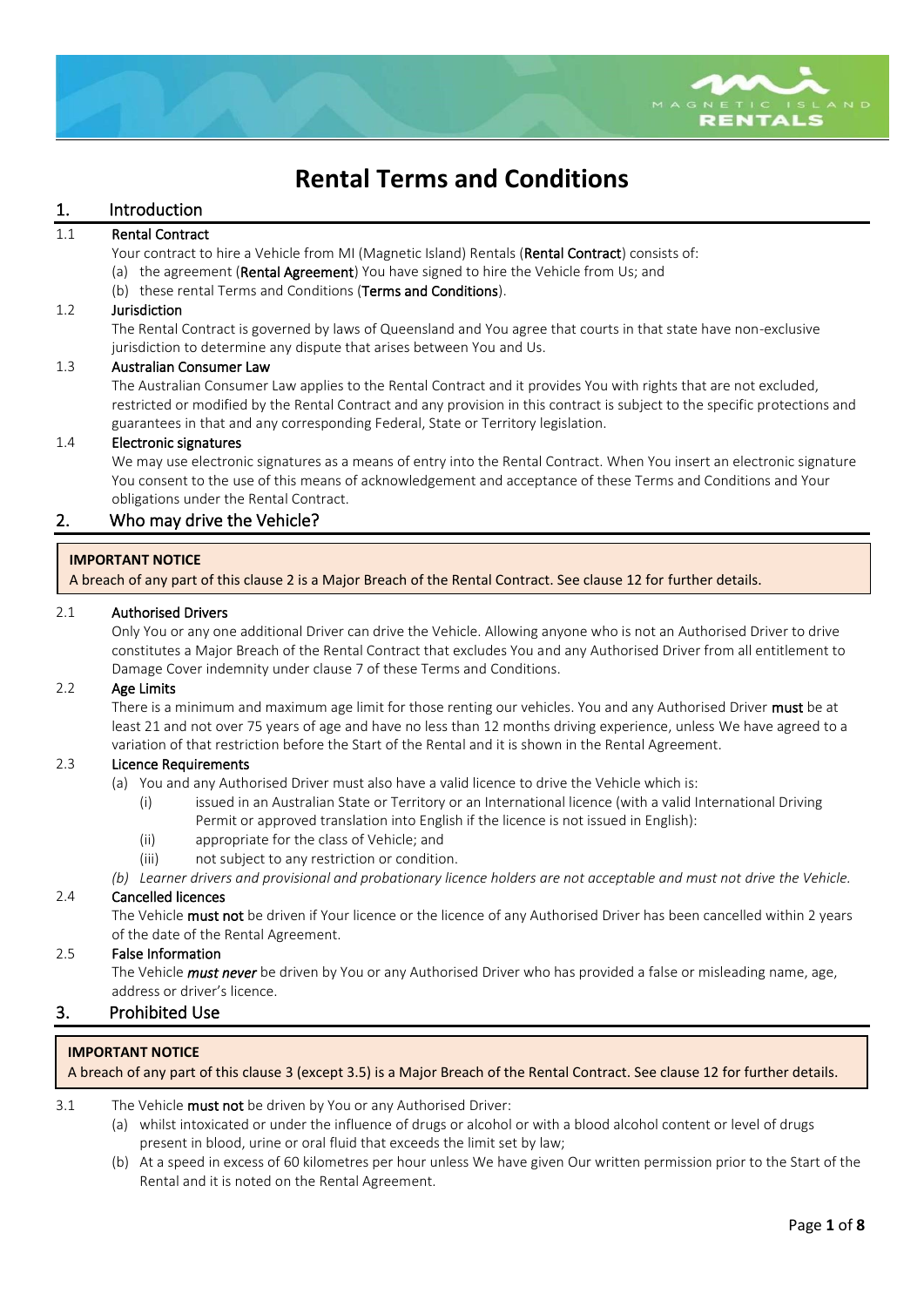

- (c) recklessly or dangerously, including burnouts or excessive speeding (being more than 7 speed alerts on GPS tracker); or
- (d) whilst the Vehicle is damaged or unsafe.
- 3.2 You and any Authorised Driver must not:
	- (a) fail or refuse to undergo any breath, blood, urine or oral fluid test or drug impairment assessment;
	- (b) use the Vehicle:
		- (i) for any illegal purpose;
		- (ii) to move dangerous, hazardous, inflammable goods or substances that pollute or contaminate, in quantities above that used for domestic purposes;
		- (iii) to propel or tow another vehicle or trailer:
		- (iv) to carry or transport illegal drugs or substances;
		- (v) in connection with the motor trade for experiments, tests, trials or demonstration purposes; or
		- (vi) in an unsafe or un-roadworthy condition;
	- (c) engage 4X4 in the cab of a four wheel drive(4WD) and drive it with the hubs in the front wheels locked; or
	- (d) use a mobile phone:
		- (i) to make or receive a phone call, perform any audio, photographic or video function or as a navigational device, unless the Vehicle is stationary and the body of the phone is secured in a mounting affixed to the Vehicle and its use does not require manual operation of the phone: or
		- (ii) to send text message, video message, email or similar communication unless the Vehicle is parked.
- 3.3 You and any Authorised Driver must not:
	- (a) damage the Vehicle deliberately or recklessly or allow anyone else to do so;
	- (b) modify the Vehicle in any way;
	- (c) sell, rent, lease or dispose of the Vehicle; or
	- (d) register or claim to be entitled to register any interest in the Vehicle under the Personal Property Securities Act 2009.
- 3.4 You and any Authorised Driver must not use the Vehicle to carry;
	- (a) any more than four (4) persons in a Jeep Wrangler Vehicle or five (5) persons in a RAV4 SUV Vehicle;
	- (b) passengers for hire, fare or reward or for rideshare purposes;
	- (c) more than the number of passengers for which the Vehicle is licenced; or
	- (d) any load that exceeds the limits for which the Vehicle was designed, constructed, registered or licenced.
- 3.5 You and any Authorised Driver must not:
	- (a) use the Vehicle to transport any pets or animals except assistance animals;
	- (b) smoke in the Vehicle and You must prevent any passenger from doing so; or
	- (c) allow the Vehicle to be affected or contaminated by excessive sand, dirt, water, wet seats, food and drink spillages.
	- Additional cleaning and deodorising costs up to \$150 will be charged for a breach of these requirements.

# 4. Prohibited areas of use

## **IMPORTANT NOTICE**

A breach of any part of this clause 4 is a Major Breach of the Rental Contract. See clause 12 for further details.

4.1 The Vehicle must never be driven in any area that is prohibited by Us. Prohibited areas include:

- (a) off road;
- (b) any restricted area shown on the map provided by Us at the Start of the Rental;
- (c) on an excessively rough road including Arthur Bay Road to Arthur Bay, Florence Bay and Radical Bay;
- (d) roads that are prone to flooding or are flooded;
- (e) beaches, tidal lands, mud flats, salt pans, streams, rivers, creeks, dams and floodwaters;
- (f) any road where police or an authority has issued a warning;
- (g) any road that is closed; and
- (h) any road where it would be unsafe to drive the Vehicle.
- 4.2 If the Vehicle is:
	- (a) a RAV4 SUV it must never be driven or used past the Golf Course (West Point Road) during wet weather;
	- (b) a RAV4 SUV or a Jeep Wrangler it must never be driven or used past The Forts carpark at the top of Arthur Bay Road, unless We have given Our prior permission prior to the Start of the Rental and it is noted on the Rental Agreement.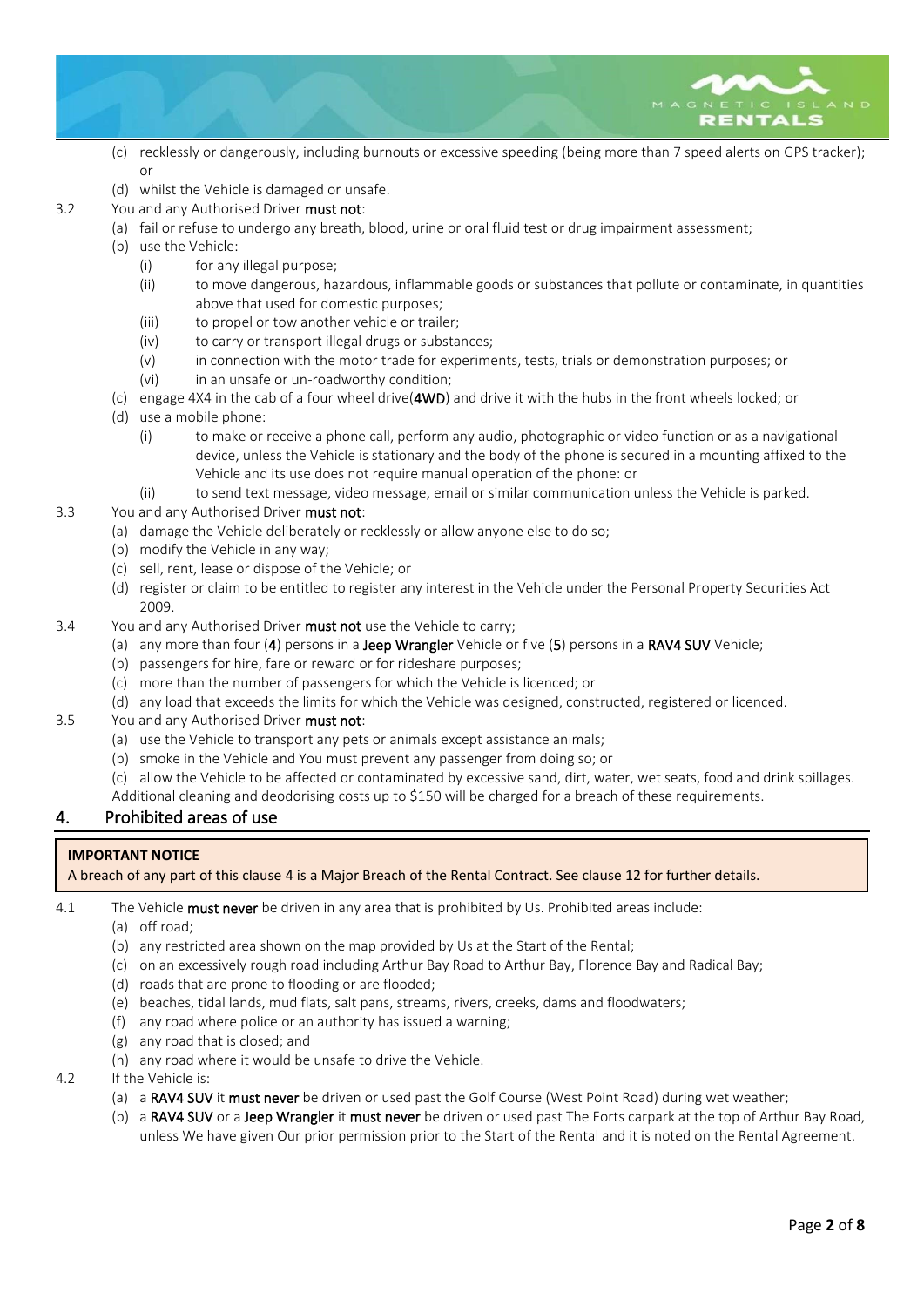

# 5. Your obligations

## **IMPORTANT NOTICE**

A breach of any part of this clause 5.4, 5.5, 5.6, 5.7 or 5.9 is a Major Breach of the Rental Contract. See clause 12 for further

#### 5.1 Start of the Rental details.

At the Start of the Rental and before collecting the Vehicle You must:

- (a) present Your drive's licence and that of any Authorised Driver and permit copies of the driver's licences to be made and kept by Us
- (b) inspect the Vehicle to make sure that any pre-existing damage is noted and shown in the Rental Agreement; and
- (c) pay the anticipated Rental Charges and the Security Bond of \$200.

## 5.2 Security Bond

The Security Bond will be retained by Us as a security for the performance of any of Your obligations and liabilities under the Rental Contract and is fully refundable to You provided that:

- (a) all amounts due to Us under the Rental Contract have been paid, including toll road charges and refuelling costs;
- (b) the Vehicle has been returned to the Rental Location at the date and time set in the Rental Agreement;
- (c) there is no Damage or Third Party Loss;
- (d) the exterior and interior of the Vehicle are clean; and
- (e) there has not been a Major Breach of the Rental Contract,

We reserve the right to retain all or part of the Security Bond if there is a breach of any of these conditions.

#### 5.3 Seat belts and restraints

You **must** comply with all mandatory;

- (a) seat belt laws and fines may be imposed by the police on any driver or passenger who does not have a seat belt properly adjusted and fastened; and
- (b) child restraint laws and ensure that all children under the age of seven (7) years the restraint has been fitted correctly according to the weight and age of the child and that the restraint is properly adjusted and fastened.

## 5.4 Vehicle to be locked and keys kept in your possession

You and any Authorised Driver must make sure that the Vehicle is locked when not in use or unattended and the keys or remote control device must be kept in your possession, or that of any Authorised Driver, at all times and never left in the ignition when the Vehicle is unattended.

#### 5.5 Reasonable care

- You and any Authorised Driver must take reasonable care of the Vehicle by;
- (a) preventing it from being damaged;
- (b) making sure that it is protected from the weather;
- (c) maintaining the engine and brake oils and coolant level and tyre pressures;
- (d) using the correct fuel type; and
- (e) making sure it is not overloaded.

## 5.6 Notification of fault

- You **must** inform Us immediately if:
- (a) a warning light or fault message appears;
- (b) You see or become aware of low engine or brake oils, or engine coolant levels; or
- (c) the Vehicle develops any fault during the Rental Period.
- If You fail to notify Us and continue to use the Vehicle You will be responsible for any Damage or Third Party Loss.

## 5.7 Repair without authority prohibited

You must not let anyone else repair or work on the Vehicle or tow or salvage it without Our prior written authority to do so.

## 5.8 Repair with authority

Where We have given You Our prior authority to repair the Vehicle You must keep and produce to Us the original tax invoices and receipts for any repairs, towing or salvage and You will be reimbursed only if these expenses have been authorised by Us. Any entitlement to reimbursement is subject to there being no Major Breach of the Rental Contract.

## 5.9 Staying with the Vehicle after and Accident

You must not leave the Vehicle unattended following an Accident and before the arrival of a tow or salvage operator.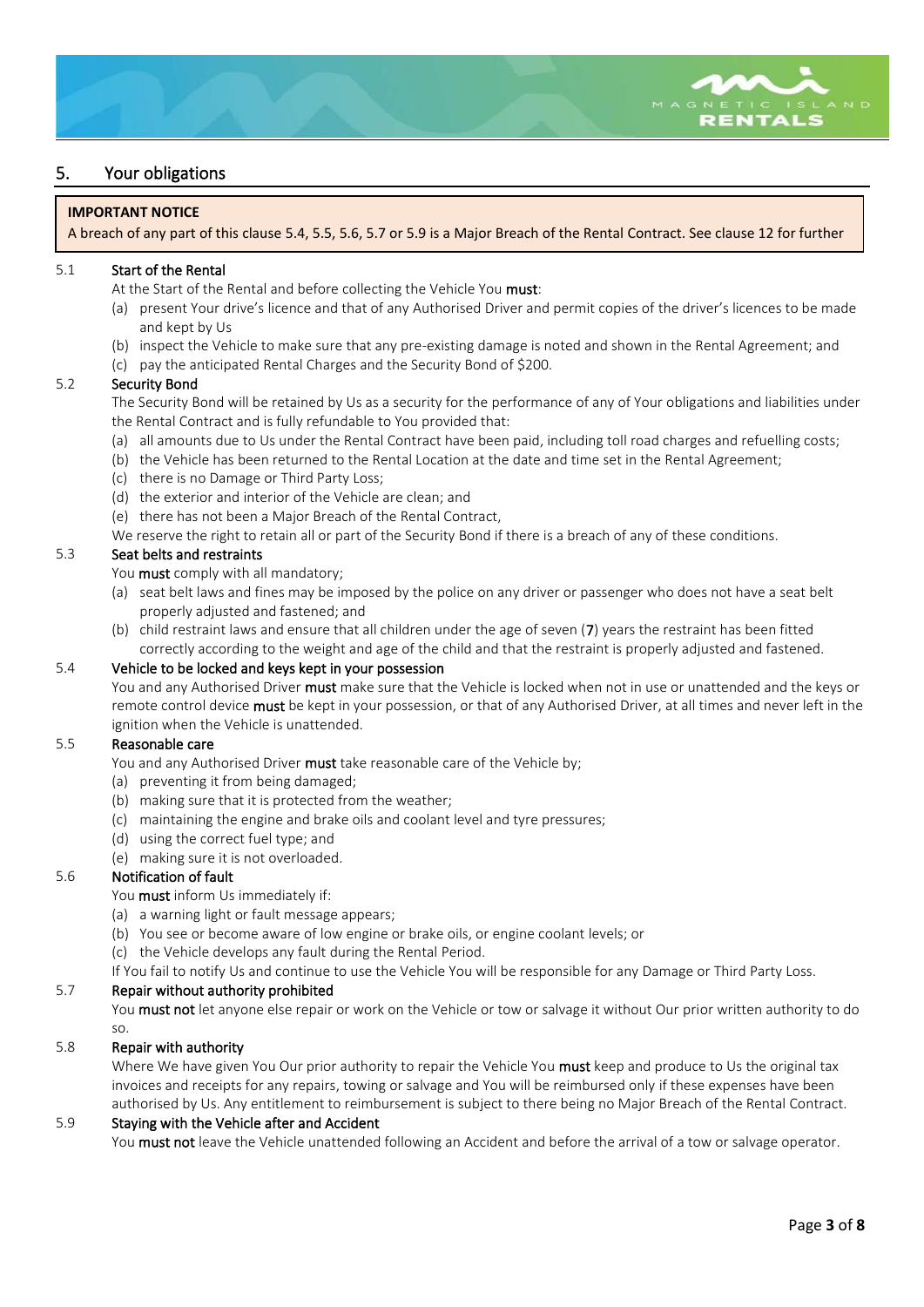

# 6. Rental Period, costs and charges

## 6.1 Rental Agreement

The Rental Agreement shows:

- (a) the Rental Period for which You have hired the Vehicle; and
- (b) the Rental Charges

# 6.2 Daily kilometre limit

The Vehicle rental includes unlimited kilometres of travel within the confines of Magnetic Island, and the Vehicle may not be taken off Magnetic Island to the mainland unless We have given Our prior permission prior to the Start of the Rental and it is noted on the Rental Agreement.

## 6.3 Fines and infringements

You and any Authorised Driver must pay all tolls, speeding and traffic fines and infringements as well as any fines or charges imposed for parking or using the Vehicle or release of the Vehicle if it has been seized by a regulatory authority.

## 6.4 Return of the Vehicle

- (a) You must return the Vehicle:
	- (i) to the Rental Location;
	- (ii) on the date and by the time shown in the Rental Agreement;
	- (iii) in a reasonable state of cleanliness; and
	- (iv) in the same mechanical condition and external repair it was in at the Start of the Rental, fair wear and tear excepted.
- (b) If You fail to return the Vehicle, We may terminate the Rental Contract and if the location of the Vehicle is known, recover it by lawful means or if it is unknown, after making reasonable attempts to contact You, report the vehicle as stolen to the Police.
- (c) If the Vehicle is returned to Us early there is no entitlement to a refund.
- (d) If you return the Vehicle;
	- (i) more than one hour after the date and time set for its return in the Rental Agreement, we will charge You \$25 per hour up to one full day's rental and a further full day's rental at the standard rental rate for each 24 hour period or part thereof until the Vehicle is returned to Us; or
	- (ii) at any time outside Our normal business hours You must pay for the daily Rental Charges and all Damage until the Rental Location next opens for business unless We have agreed to an after business hours drop off and it is shown on the Rental Agreement.

# 6.5 End of the Rental

At the end of the Rental You must pay:

- (a) the balance of the Rental Charges, including any charges for late return (if any);
- (b) the Damage Excess if there is Damage or Third Property Loss as a result of an Accident or the Vehicle is stolen;
- (c) any costs We incur, including:
	- (i) extra cleaning costs: and
	- (ii) costs incurred in reinstating the Vehicle to the same mechanical condition and external repair it was in at the Start of the Rental, fair wear and tear excluded;
- (d) for all Damage arising from a Major Breach of the Rental Contract;
- (e) for all Overhead Damage;
- (f) for all Underbody Damage; and
- (g) for any Damage caused by the immersion of the Vehicle in water.

## 6.6 Credit card authority

- If any amount is due Us or remains unpaid, including
- (a) Rental Charges
- (b) speeding and traffic fines and infringements;
- (c) fines or charges imposed for parking;
- (d) extra cleaning costs;
- (e) refuelling costs; or
- (f) the Damage Excess payable under clauses 7.2(a) and 7.3

You authorise Us to debit Your credit card with that amount within a reasonable time after the End of the Rental.

# 6.7 Default in payment

If You default in the payment of any moneys owed to Us under the Rental Contract:

(a) You must pay Us interest on that overdue amount calculated at eh rate of 10% per annum and starting 7 days after The date that overdue amount became payable to Us and ending on the date of the payment of all amounts due;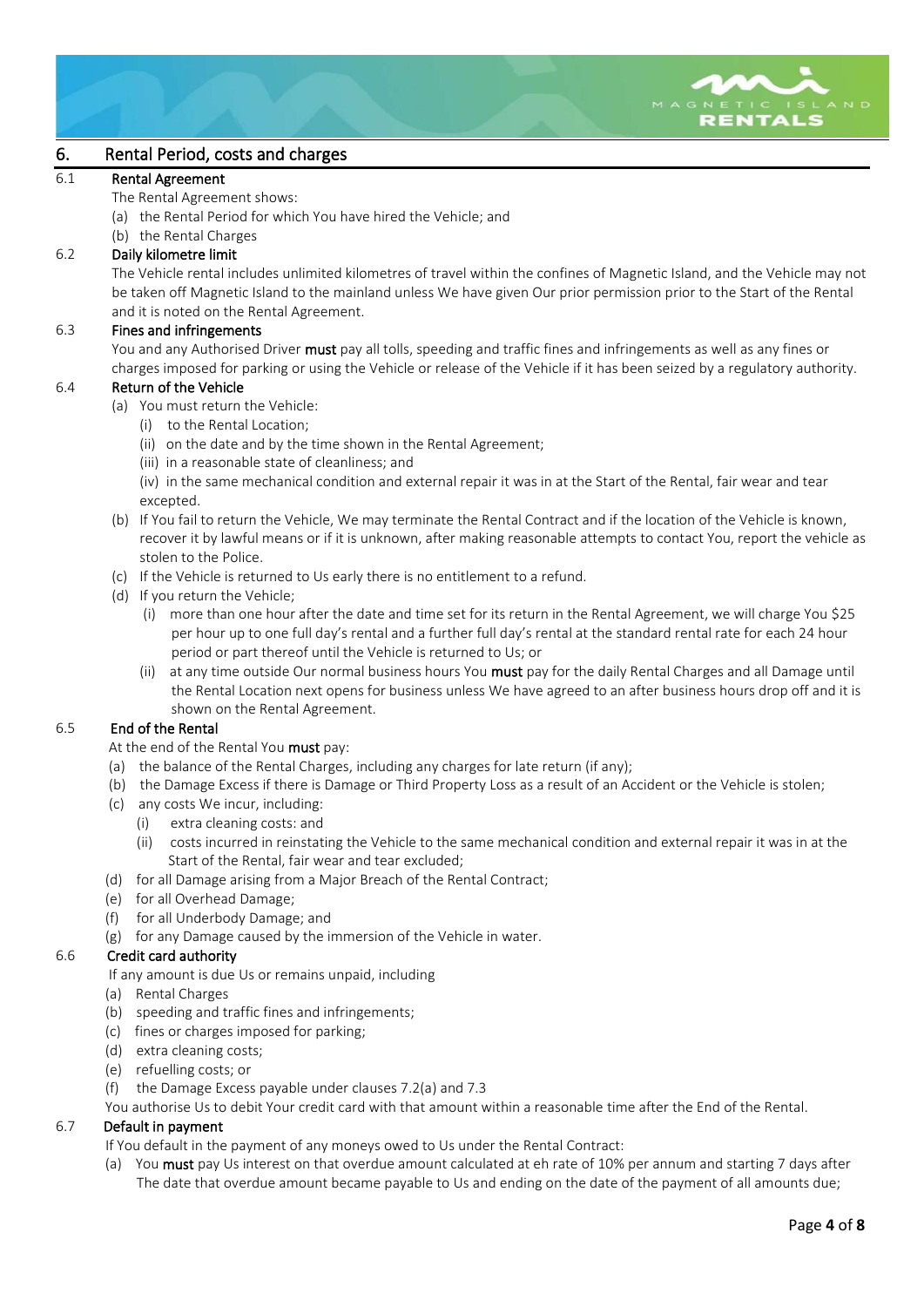

- (b) We may engage a mercantile agent or debt collector and You must pay the reasonable costs and charges We incur in recovering or attempting to recover that overdue amount, including mercantile or debt collection fees, commission and any legal costs; and
- (c) You authorise Us to provide information of that default to a credit reporting body and to obtain an up to date consumer credit report on You. Personal information ay be used and disclosed by the credit reporting body in accordance with the Privacy Act to create or maintain a credit information file containing information about You, including defaults in excess of 60 days and the debt owed to Us.

# 7. Damage Cover

## 7.1 Standard Damage Cover

 Standard Damage Cover is included in the Rental Charges but only for Accidents on a sealed or gazetted road. Note: there is no Damage Cover for Damage arising on Radical Bay Road .

## 7.2 Damage Excess payable

- (a) Subject to these Terms and Conditions, We will indemnify You and any Authorised Driver for any Damage to the Vehicle, its theft or Third Party Loss but You must pay up to the Damage Excess of up to \$3,750 as shown on the Rental Agreement for each Accident of theft claim unless;
	- (i) We agree You were not at fault; and
	- (ii) the other party was insured and their insurance company accepts liability.
- (b) The Damage Excess payable under clauses .2(a) and 7.3 will be charged to Your credit card:
	- (i) for single vehicle Accidents, after a repairer's estimate or tax invoice verifying the mount charged for Damage has been sent to You;
	- (ii) if the Vehicle has been stolen, after We have made reasonable enquiries and in Our opinion it is unlikely the Vehicle will be recovered; and
	- (iii) for Accidents in which there is also Third Party Loss , after:
		- (A) a reasonable estimate of the Third Party Loss has been made;
- (B) a repairer's estimate or tax invoice verifying the amount charged for Damage has been obtained; and the control of the control of the control of the control of the control of the control of the control of t
	- (C) all documents verifying the Third Party Loss have been sent to You.

## 7.3 Younger age additional Damage Excess

An additional Damage Excess applies to you or any Authorised Driver who is 21 to 24 years of age.

## 7.4 Liability reduction

 Subject to clause 7.1 You may reduce the Damage Excess payable under clauses 7.2(a) and 7.3 by payment of an Additional daily amount as shown on the Rental Agreement.

## 7.5 Claims Administration fee

 All Accident, attempted theft and theft claims will incur a claims administration fee in addition to the Damage Excess Liability. This fee is to compensate Us for the labour and associated costs with processing Your claim.

# 8. Damage Cover Exclusions

- 8.1 There is no Damage Cover, and You and any Authorised Driver are liable for:
	- (a) Damage or Third Party Loss arising from:
		- (i) an Accident that occurs on a road that is not sealed, gazetted or on Radical Bay Road;
		- (ii) a Major Breach of the Rental Contract; or
		- (iii) the use of the Vehicle by any driver who is not an Authorised Driver or who is less than 21 or more than 75 years of age;
	- (b) Overhead Damage;
	- (c) Underbody Damage; and
	- (d) Damage caused by immersion of the Vehicle in water.
- 8.2 There is also no Damage Cover for:
	- (a) the full cost of replacing or repairing any accessories supplied by Us including, but not limited to GPS units, lost keys, keyless start and remote control devices;
	- (b) personal items that are left in or stolen from the Vehicle or for loss or damage to property belonging to or in the custody of:
		- (i) You;
		- (ii) any relative, friend or associate of Yours ordinarily residing with You or with whom You ordinarily reside;
		- (iii) any relative, friend or associate of an Authorised Driver; or
		- (iv) Your employees.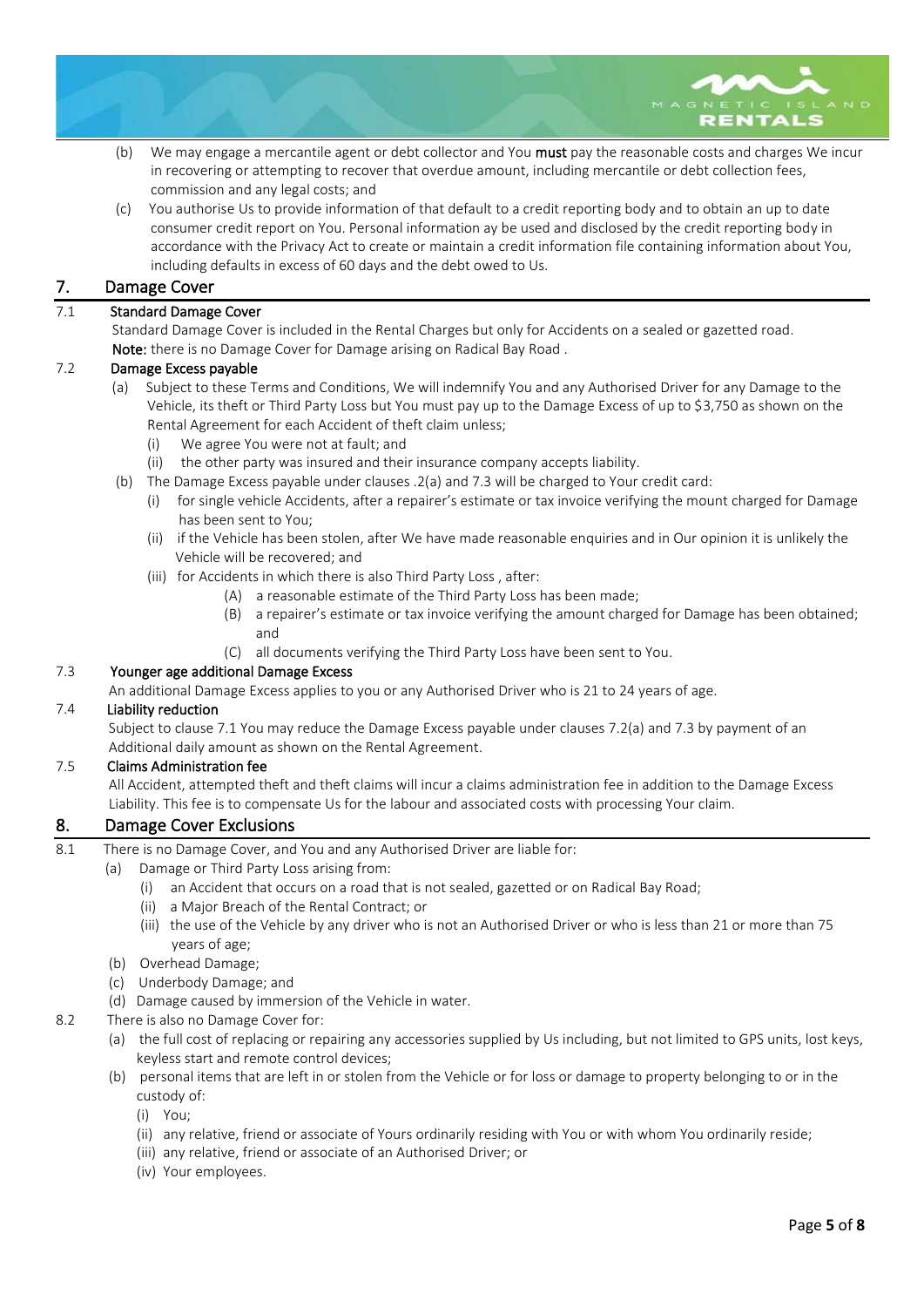

# 9. Cancellation

## 9.1 If:

- (a) Your booking is cancelled within 24 hours prior to the Start of Rental; or
- (b) You fail to notify Us of Your intended cancellation prior to the Start of the Rental and fail to pick up the Vehicle, You will be charged the Rental Charges for the Rental Period as booked unless We are able to rent the Vehicle to another
- renter for an equivalent term and rate.
- 9.2 A cancellation is not effective until acknowledged and confirmed by Us.

## 10. Accident or breakdowns

- 10.1 We will provide You with a Vehicle that is of acceptable quality and in good working condition taking into account the age Of the Vehicle but breakdowns do occur. If the Vehicle breaks down during the Rental Period You **must** contact us on 07 4778 5126 during business hours or 0408 498 367 after hours to arrange assistance. We will use Our best endeavours to provide a replacement Vehicle where one is available.
- 10.2 A call-out fee of up to \$150 applies for:
	- (a) a flat battery because the lights or entertainment system have been left on;
	- (b) tyre changing;
	- (c) lost keys or remote control device;
	- (d) keys or remote control locked in the Vehicle; or
	- (e) keys not returned at the End of the Rental.
- 10.3 Subject to the Australian Consumer Law, We are not responsible for:
	- (a) flights You have missed;
	- (b) holiday plans that are disrupted;
	- (c) loss or inconvenience caused by natural disasters such as floods, cyclones, hailstorms, earthquakes, bushfires, or pandemics;
	- (d) loss of enjoyment; or
	- (e) consequential or economic loss.

## 11. Accident and theft reporting

## **IMPORTANT NOTICE**

## A breach of any part of this clause 11 is a Major Breach of the Rental Contract. See clause 12 for further details.

- 11.1 If You or an Authorised Driver has an Accident or if the Vehicle is stolen You must report the Accident or theft to Us as soon as is reasonably practical but in no case more than 2 hours of it occurring and You must fully complete an Accident/Theft report form.
- 11.2 If the Vehicle is stolen or if You or an Authorised Driver of the Vehicle has an Accident where:
	- (a) any person is injured;
	- (b) the other party has failed to stop or leaves the scene of the Accident without exchanging names and addresses;
	- (c) the other party appears to be under the influence of drugs or alcohol;
	- (d) You or the Authorised Driver must also report the Accident or theft to the Police.
- 11.3 If You or the Authorised Driver have an Accident You and the Authorised Driver must:
	- (a) exchange names and addresses, telephone numbers and email addresses with the other driver;
	- (b) take the registration numbers of all vehicles involved;
	- (c) take as many photos s is reasonable showing:
		- (i) the position of the Vehicles before they are moved for towing or salvage;
		- (ii) the Damage to the Vehicle;
		- (iii) the damage to any third party vehicle or property; and
		- (iv) the general area where the Accident occurred, including any road or traffic signs;
	- (d) obtain the names, addresses and phone numbers of all witnesses;
	- (e) forward all third party correspondence or court documents to Us within 7 days of receipt; and
	- (f) co-operate with Us in the prosecution of any legal proceedings that We may institute or defence of any legal proceedings which may be instituted against You or Us as a result of an Accident, including attending:
		- (i) Our lawyer's office; or
		- (ii) any Court hearing.

## 11.4 You and an Authorised Driver must not:

- (a) make any admission of fault;
- (b) promise to pay any claim for Third Party Loss; or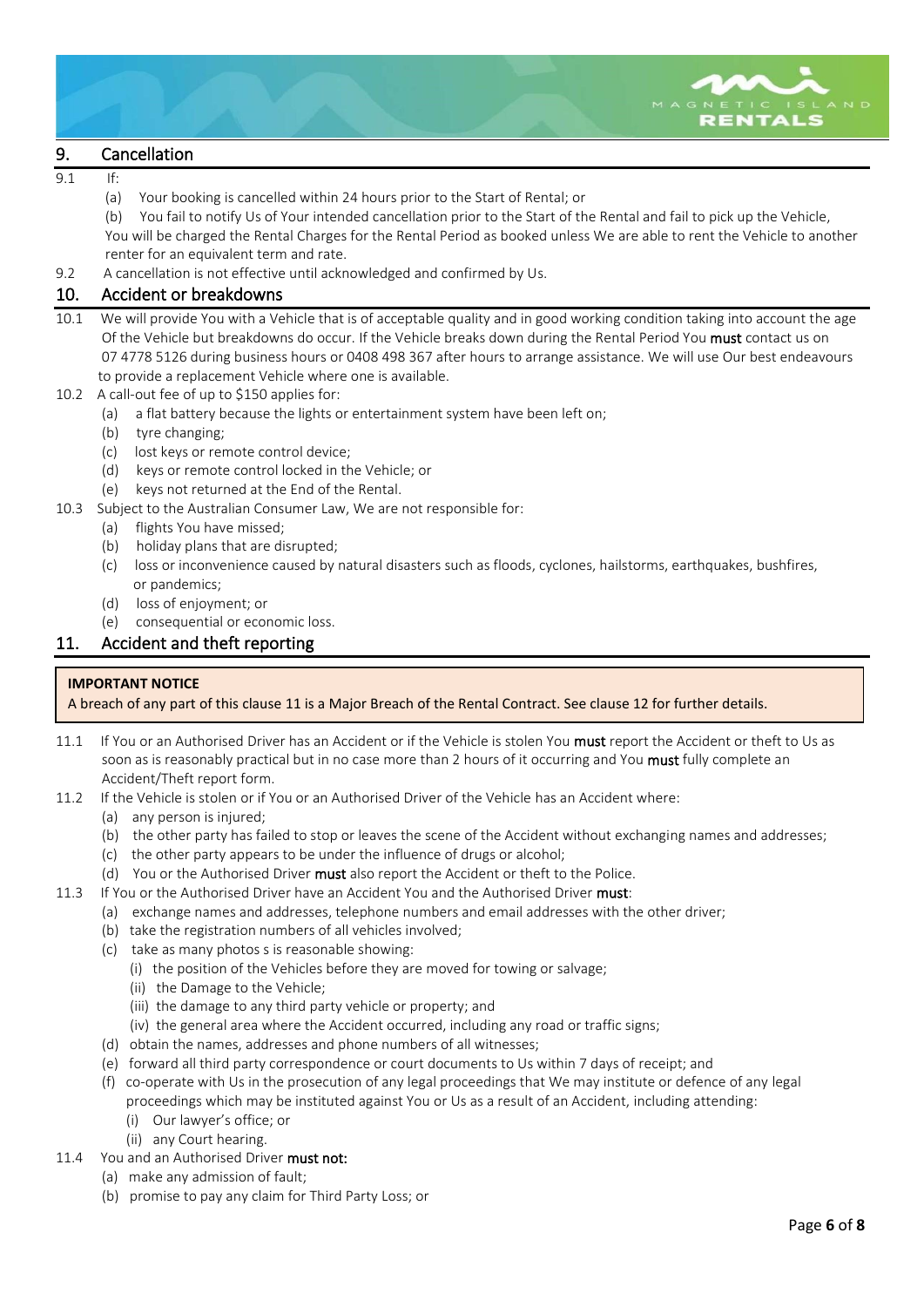

(c) release the other party from any liability to pay for Damage as a result of an Accident, theft or attempted theft.

# 12. Consequences of a Major Breach of the Rental Contract

## 12.1 No Damage Cover

If You or any Authorised Driver:

- (a) commit a Major Breach of the Rental Contract in a way that causes Damage, theft of the Vehicle or Third Party Loss; or
- (b) drive the Vehicle in a reckless manner so that a substantial breach of road safety legislation, has occurred,
- You and any Authorised Driver
	- (i) have no Damage Cover;
	- (ii) are liable for all Damage, theft of the Vehicle and Third Party Loss; and
	- (ii) are liable for and must pay any additional costs or expenses We incur as a direct consequence.

## 12.2 Termination and repossession

 Acting reasonably, We may terminate the Rental Contract and take immediate possession of the Vehicle if a breach of any Part of clause 12.1 has occurred.

## 13. Privacy

- 13.1 We are committed to respecting privacy and will not collect, use or disclose Your personal information where doing so Would be contrary to law.
- 13.2 When We collect Your personal information, We will only do so for the purpose of providing rental services to You. If You choose not to provide this information to Us We may not be able to provide those rental services to You.
- 13.3 We take reasonable steps to make sure Your personal information is accurate, up to date and complete and that it is protected from misuse, loss or unauthorised access, modification or disclosure.
- 13.4 We may fit a GPS Tracking Device to the Vehicle to enable Us to track the Vehicle when it is out of Our possession. When You sign the Rental Agreement You are authorising Us to use the GPS Tracking Device to track the Vehicle until it Is returned to Us.

# 14. Definitions and interpretation

## 14.1 In these Terms and Conditions:

Accident means an unintended and unforeseen incident, including:

- (a) a collision between the Vehicle and another vehicle or object, including animals and roadside infrastructure;
- (b) rollovers; and
- (c) weather events, including hail Damage,

that results in Damage or Third Party Loss.

Authorised Driver means any driver of the Vehicle who is approved by Us and who is recorded on the Rental Agreement Prior to the Start of the Rental.

#### Damage means:

- (a) any loss or damage to the Vehicle including its parts, components, and accessories, including the GPS unit, that is not fair wear and tear;
- (b) towing and salvage costs;
- (c) assessing fees; and
- (d) Loss of Use,

 and for the removal of doubt, any Damage to the windscreen, headlights, lights or tyres that make the Vehicle unroadworthy is not fair wear and tear.

Damage Cover means the cover You and an Authorised Driver have for Damage, theft, attempted theft and Third Party Loss under clause 7, subject to the Damage Cover Exclusions in clause 8.

Damage Excess means the amount, including GST, up to which You must pay Us in the event of an Accident, theft or attempted theft that causes Damage or Third Party Loss or the Vehicle has been stolen and not recovered.

 End of the Rental means the date and time shown in the Rental Agreement or the date and time the Vehicle is returned to Us, whichever is the later.

 GPS Tracking Device means a GPS or other device that is fitted to the Vehicle that has electronic capabilities to determine its location and other data including speed.

Loss of Use means Our loss calculated on a daily basis at the daily rate shown in the Rental Agreement because the Vehicle is being repaired or replaced if it is written off as a result of an Accident or it has been stolen.

Major Breach means a breach of any of the following clauses:

 (a) 2 (all parts); 3.1, 3.2, 3.3, 3.4, 4 (all parts); 5.4, 5.5, 5.6, 5.7, or 5.9, that causes Damage, theft of the Vehicle or Third Party Loss; or